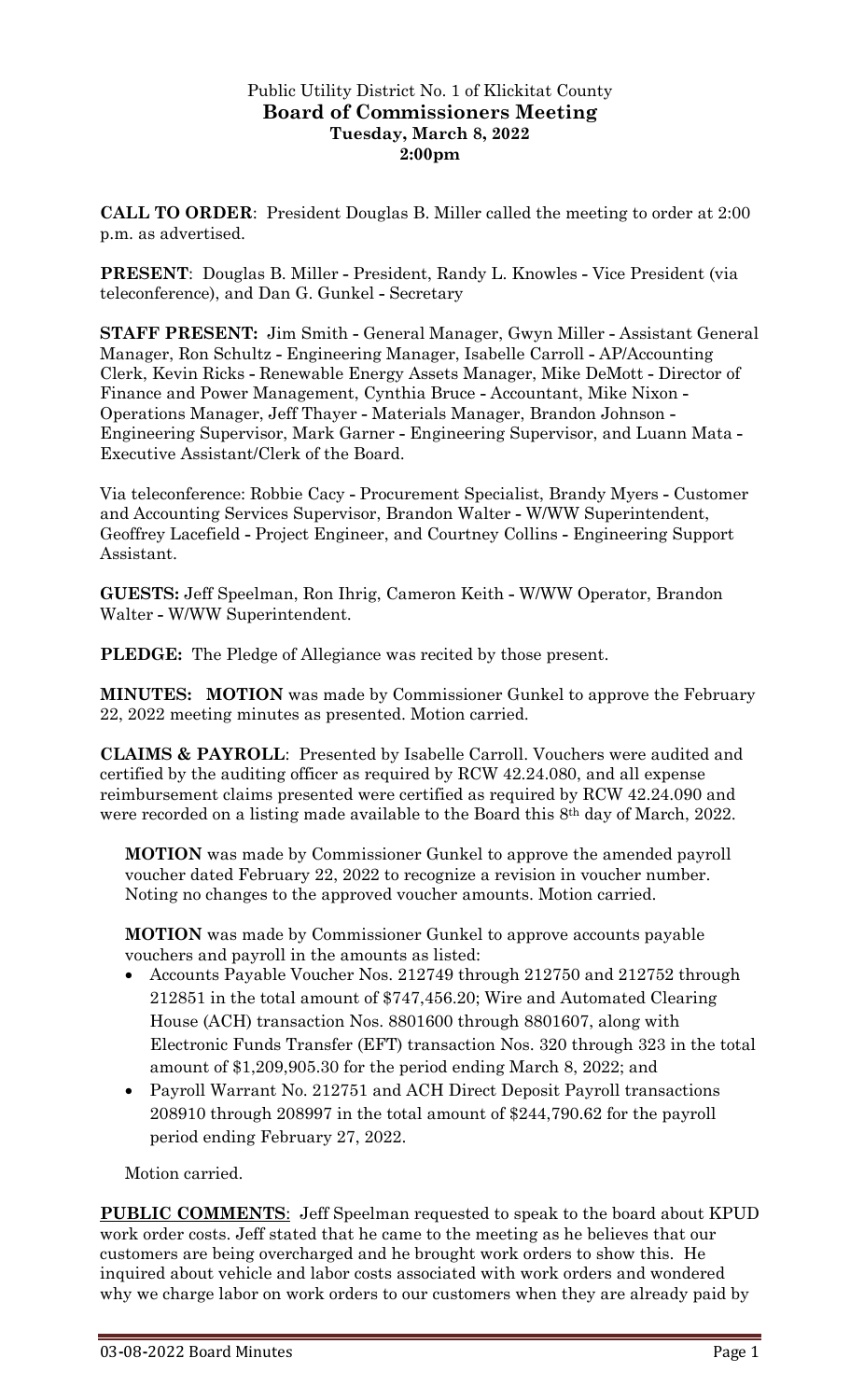rate revenues. Jim Smith explained that our retail electric revenue covers payroll for our normal operation and maintenance of the system, but not costs associated with new installations. These costs are paid by new customers and are not part of our rate revenues. Our line extension policy defines how we charge for this work. The basis is that new customers pay for the work completed for them. These costs are not born by existing customers. In addition, we charge estimated costs that are designed to collect, on average, 95% of our actual costs.

Jim thanked Jeff for attending the meeting. Staff will continue to review construction design estimates and actuals and analyze costs. Jeff commented that he feels like our crews operate in an efficient manner and would just like to ensure that our customers receive quality work at an appropriate cost. Gwyn agreed and recognized that our crews do their best to work efficiently for the benefit of our customers.

### **REPORTS:**

**Renewable Energy Assets Report -** Kevin Ricks presented the February updates. Capacity continues to increase as compared to last year at this time. The plant generated 123,671 dekatherms and operated at 88% capacity in February.

There was one incident resulting in loss of production. On February 18, a well header leak was located and isolated. The cause was an underground fire under the landfill. The fire smoldered under the surface until it melted a header. Republic has added extra cover to this site, depriving this section of oxygen, extinguishing the fire. This situation resulted in 24 hours loss of production. Even with this temporary outage, the plant still demonstrated the best daily average in 15 months.

Last week staff reinstituted dynamic tuning, which we stopped using when the Loci control system was installed. The issue the team was addressing is that Loci technology is installed on approximately 2/3 of the wells on the landfill. This system monitors production and adjusts the well settings accordingly. That means that we are not adjusting the other 1/3 of the wells. This has worked on other Loci installations but we believe that the weather and barometric changes are not as severe at our site. These wells also have low gas production. By reinstating the dynamic tuning process, we are now influencing these low producing wells, but it is improving gas quality. Over the very short period since we re**-**instituted dynamic tuning, we have realized an improvement in well field production, and stability appears to have improved as well. Kevin also credited staff with working on projects that increase plant efficiencies. For example, Daniel Bartholomew automated the dynamic tuning process to allow operators to focus on running the plant. Kevin continues to support the Loci project and anticipates we will move forward with a contract in the future. "The statistics look encouraging," said Kevin.

On another project note, Kevin is meeting with Brandon Johnson and a representative from Carlson Sales to research communication options to improve well site communication reliability. The thought is we could potentially utilize the Automated Metering Infrastructure (AMI) mesh communication technology and integrate it into the Loci system's cell based communication network, to reach the wells where cell service is unreliable.

**Power and Finance Report -** Mike DeMott presented the report. Mid**-**C current and forward pricing was reviewed**.** Forward pricing remains significantly higher than pricing at the time of budgeting. Summer months appear to contain a substantial risk premium baked into the HLH price. Reports reflect that the Southwest region of the US has had its driest January and February on record which may affect the Mid**-**C forward prices.

Our hedging revenue has not yielded savings yet this year, to date, given softening of 1st quarter prices. Overall 2022 hedges are forecasted to provide financial benefit versus an unhedged portfolio.

Mike reviewed our Super**-**peak allocations. At this point, we are financially about even. Last quarter 2021 yielded a savings, but so far, in 2022 results have realized a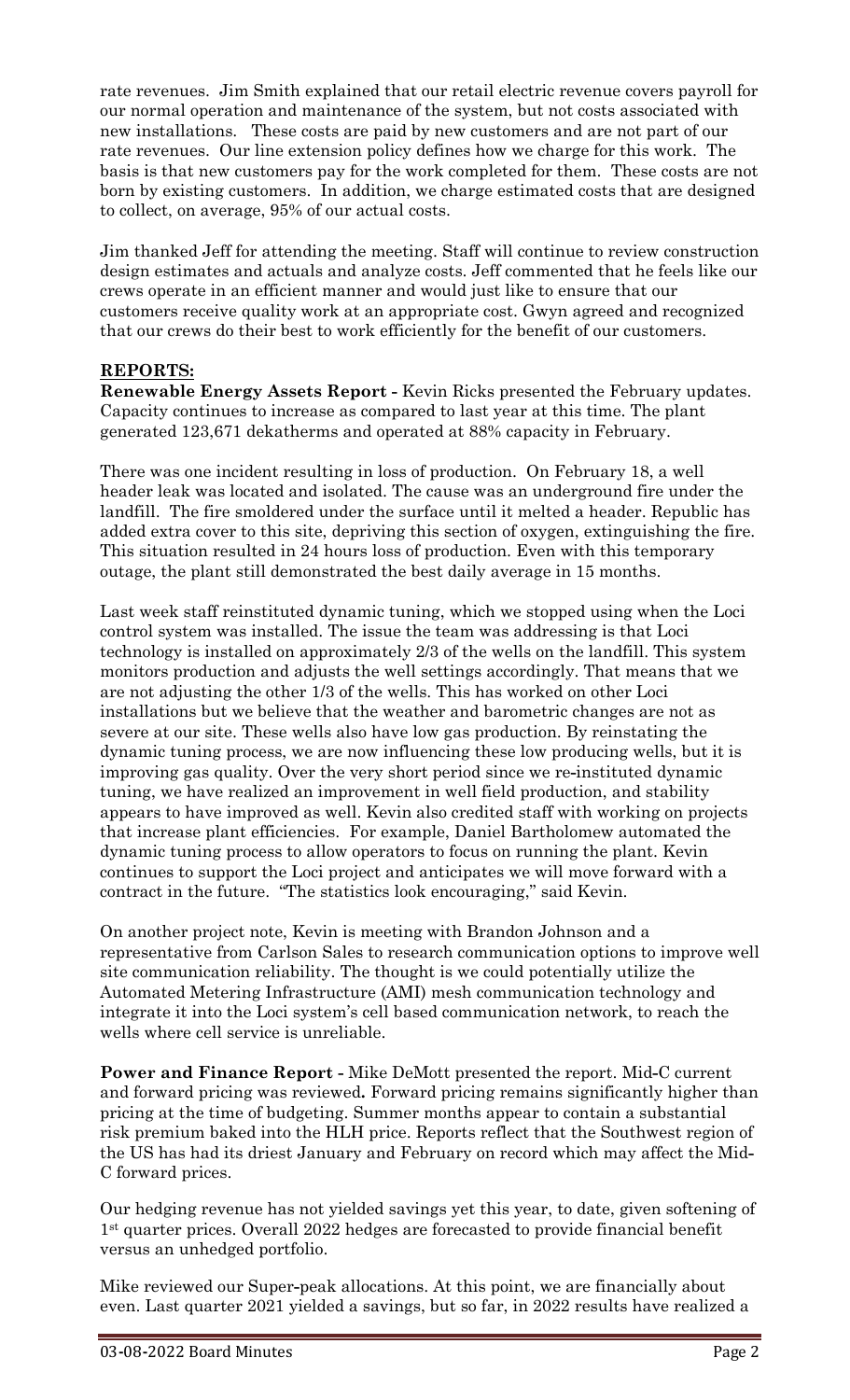net cost. We continue to monitor results and analyze strategies to obtain better results should we continue super peak elections in the future.

As Mike continues to run load growth scenarios, he is finding that KPUD's loads continue to increase. Average and peak loads were reviewed for the 2012 to 2021 period. With exclusion of the recently added Industrial customer in Dallesport we have grown from 41aMW in 2012 to 52aMW in 2021.This load growth potentially increases exposure to wholesale power markets and pricing volatility. Strategies to minimize this volatility continues to be investigated. This includes forward hedging and potential utilization of BPA Tier 2. As loads increase, the natural hedge provided by revenue earned from White Creek Wind sales is less effective to fully hedge increases in costs. Engineering and Power Management continue to evaluate load growth at various point of delivery locations. Staff will continue to watch our growth and evaluate future power supply options.

There is a potential to share value with Puget Sound Energy for RNG they are delivering to the vehicle fuel markets. PSE has discussed its willingness to share value with the agreement that we will cooperate in maintaining pathway certifications necessary to deliver RNG to the vehicle fuel markets. Contract amendments that would allow for this is under review. This option drives home how important it is to maintain our certifications to allow gas to be sold as RNG for premium prices.

Mike also requested support to extend The Energy Authority (TEA) transmission intertie management contract for an additional year to capture current opportunities to further monetize this asset.

**December Financial Statement Report -** Cynthia Bruce reviewed the draft December financial statement. There are a few outstanding items, which could impact the Debt Service Coverage (DSC) figures, but do not impact reported cash balance. We ended the year with revenue \$1,400,000, or 2.2% above budget. Our income increase was due to increased industrial and residential revenue, along with the revenue realized from the water and wastewater connection fees paid in 2021. The influx of revenues offset under**-**production from the Renewable Natural Gas project for the year. Our expenses were \$1,100,000 above budget, however will be further adjusted by an entry to true**-**up our OPEB (other post**-**employment benefits) liability, as well as a bond premium adjustment for the debt refinancing done in 2021. Our current DSC is 1.83. Capital spending ended the year \$4,000,000 under budget. Staff moved 40% of this amount forward into the 2022 budget, 40% was contributed to labor and transportation costs unused during the year, and 20% for projects that were anticipated to be completed in 2021, but that will cross over into 2022. Year**-**end day's cash was 282 days. Designated funds were included in this calculation. If we excluded designated funds, we have 204 days cash. Gwyn Miller recognized Cynthia's efforts and the efforts of the accounting group as a whole for meeting deadlines and learning the processes.

**COMMISSIONER DOUGLAS MILLER -** Commissioner Miller did not have a report.

**COMMISSIONER RANDY KNOWLES -** Commissioner Knowles stated he would be attending the Public Utilities Risk Management Systems March 24 Excess liability meeting.

**COMMISSIONER DAN GUNKEL -** Commissioner Gunkel commented that Energy Northwest is partnering with X Energy and Grant PUD in evaluating small modular nuclear reactor development. He pointed out similarities in economy and industry when the last round of nuclear development occurred. This includes labor shortages and material supply issues. At the next ENW meeting he will offer his opinion on being cautious moving forward with all of the current uncertainties we face.

# **ASSISTANT GENERAL MANAGER -**

• FEMA Process Update **-** April Greenlaw has been compiling and submitting required information related to the January outages. These are only the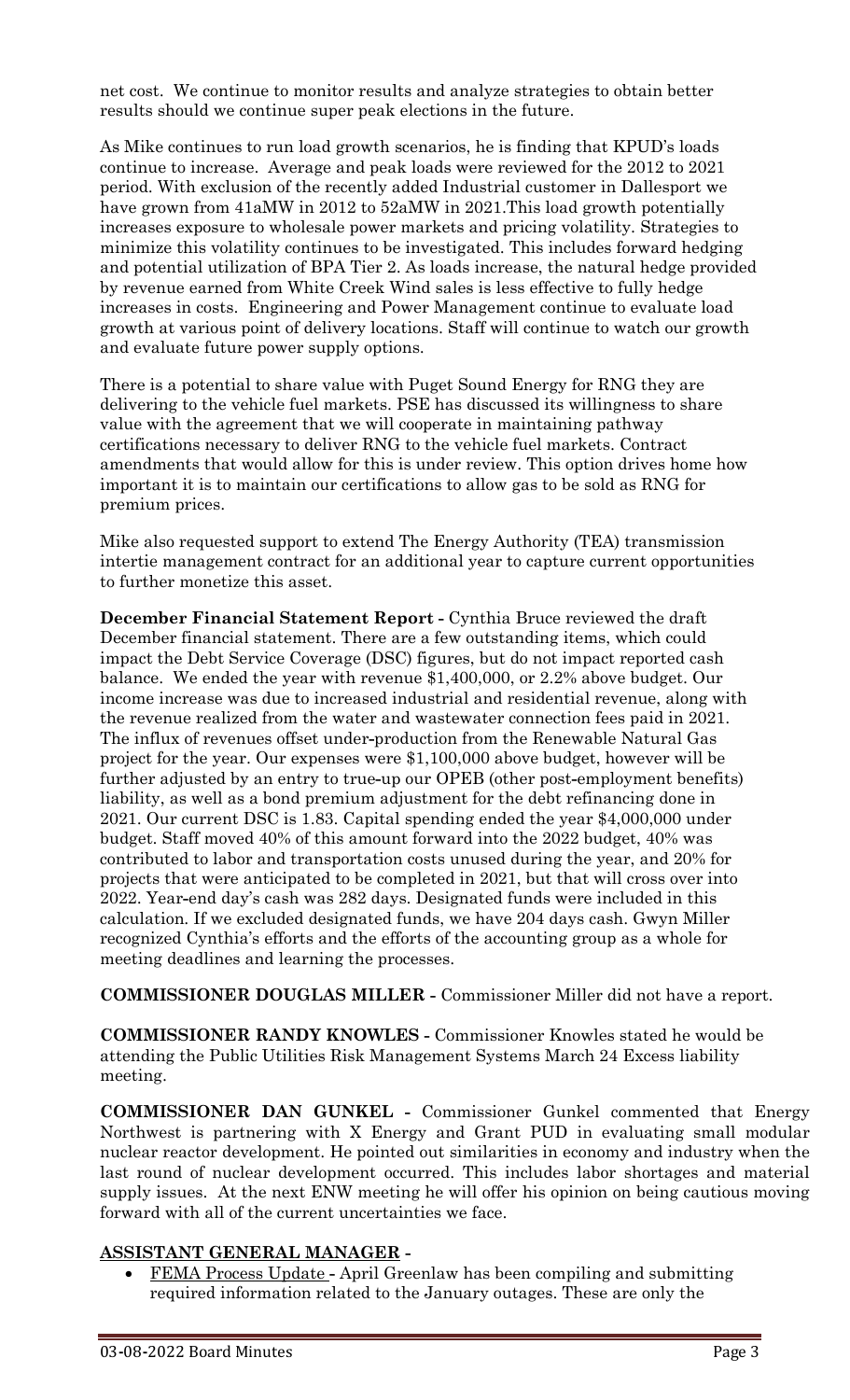preliminary numbers for 2022, which are estimated to be \$240,000 in damages. If this is payable by FEMA and all of the charges submitted qualify we could expect 87% reimbursement, or \$210,000. We do not know if the State met the required damage threshold to qualify for funds. Cynthia and April also submitted documentation for damage that occurred during the 2020**-**2021 windstorm. FEMA is processing claims for this storm, but there have been delays due to COVID. The submitted charges were \$80,000 in damages, so we estimate an approximate \$70,000 in reimbursement.

- College student program **-** We are ready to fill our college student vacancies. In the past several years, we have struggled with filling vacancies with interested individuals. We are exploring opportunities to broaden our student pool and extending the opportunity to Junior and Senior students, not only target graduating seniors or returning college students. We feel that if we can begin to capture the interest of a younger age group we may be able to provide an opportunity to promote our industry and encourage youth in our community to explore the opportunity to work for us. We will continue to seek opportunities to encourage growing the youth of our communities to pursue careers in our industry. Commissioner Knowles supported this direction. Commissioner Miller asked us to pursue trade school students as well. Gwyn also mentioned that we are still evaluating the scholarship opportunity suggested by Commissioner Knowles. As a public entity, we can educate our staff, but we may not have an opportunity to create a scholarship program. We will continue to research this and bring back information.
- Organizational Chart review **-** Gwyn presented the updated organizational structure. This structure recognizes the shift in the Engineering department. It also represents the operational components of our transmission and distribution lines all report to Gwyn. W/WW still resides under Jim for now, but will move under the operations umbrella when the time is right.

# **GENERAL MANAGER -** The complete report can be found at:

[http://www.klickitatpud.com/topicalMenu/commissioners/GM\\_Reports.aspx](http://www.klickitatpud.com/topicalMenu/commissioners/GM_Reports.aspx) In addition to the written report, Jim Smith presented the following information:

• Special recognition **-** Jim began by stating that we received a letter from a Lyle customer explaining her appreciation of Cameron Keith, water/wastewater operator, helping her and her husband outside of work hours. We asked Cameron to attend the meeting so we could recognize his efforts.

Commissioner Gunkel also recognized the extended efforts of Ron Ihrig and thanked him for providing his expertise and service to allow us time to find a new operations manager after the retirement of Mark Pritchard.

- Supply Chain **-** Jim reviewed the steps we have taken since the last commission meeting. Jeff Thayer stated that it has been very beneficial meeting as a group and getting group input. At this time, it appears that we should be able to meet our material needs through the end of 2023. With the exception of the pad-mount transformer shortage the industry is seeing. Jim discussed increased costs we are seeing and noted the fact that these costs will be passed along to new customer installations. Commissioner Gunkel stated he felt we are going down right path, due to this volatile situation.
- Public Power Council Post 2028 BPA Rate White Paper **-** Jim discussed the PPC white paper, the perspectives and the participating trade association groups that have been involved with PPC.
- Dallesport Wastewater system **-** we have provided our normal rate model to the County and RH2 to include the waste water system plan costs and forecasts that RH2 is completing for the County. The only change is that we extended the time frame to 10 years. The next steps will be a workshop with